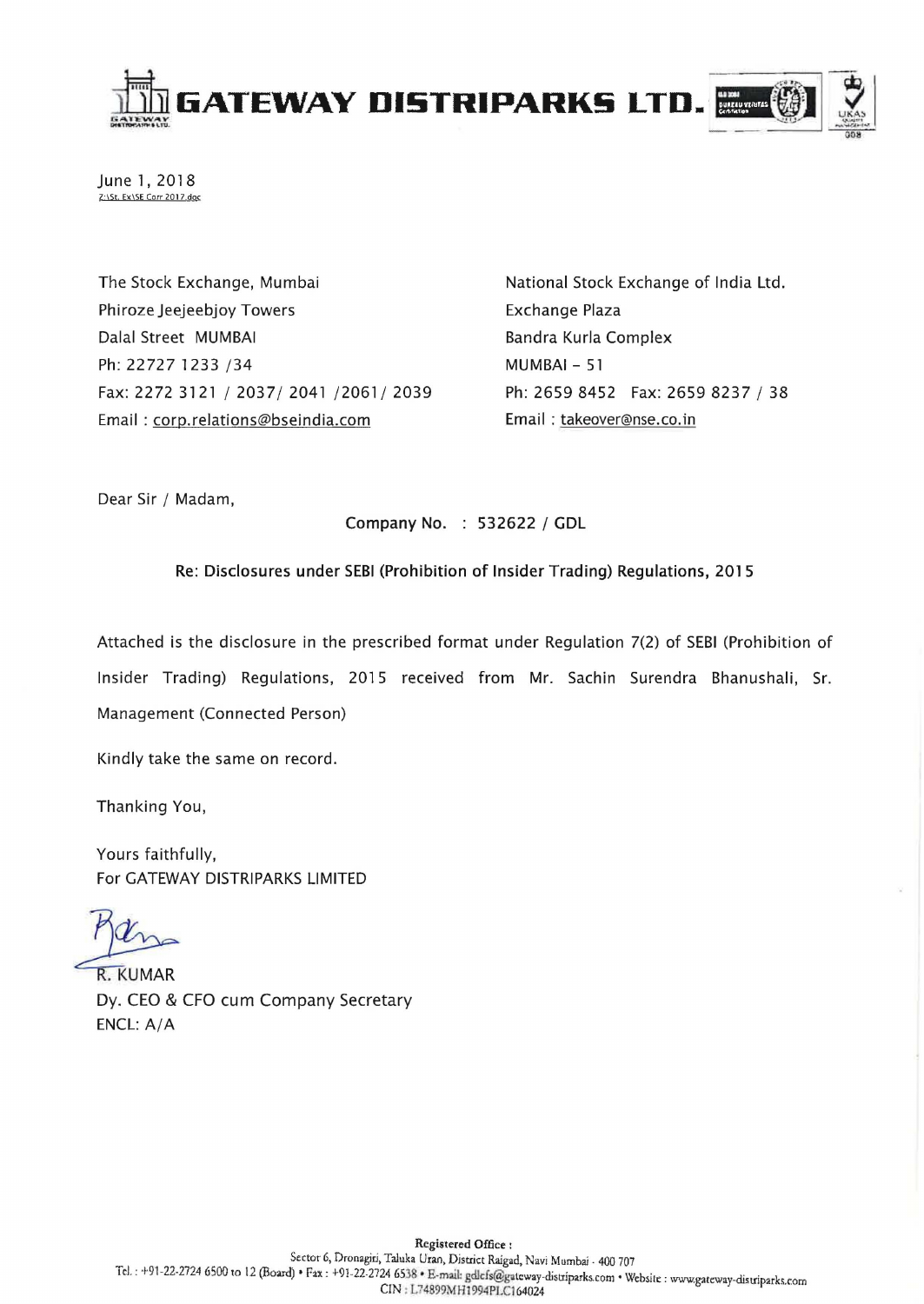## **FORM C**

|                                             | SEBI (Prohibition of Insider Trading) Regulations, 2015 [Regulation 7 (2) read with Regulation 6(2) - Continual disclosure] |
|---------------------------------------------|-----------------------------------------------------------------------------------------------------------------------------|
|                                             | Name of the company: GATEWAY DISTRIPARKS LTD                                                                                |
| ISIN of the company: $\sqrt{INE8525F01015}$ |                                                                                                                             |
|                                             |                                                                                                                             |

 $\bar{p}_1$ 

| Name, PAN, CIN/DIN,<br>8 address with contact<br>nos.                                                   | Category of Person<br>(Promoters/ KMP /<br>Directors/immediate<br>relative to/others etc.) | Securities held prior<br>to acquisition/disposal |                                  | Securities acquired/Disposed |        |              |                                                                  | Securities held post<br>acquisition/disposal |        | Date of allotment<br>advice/ acquisition of<br>shares / sale of shares<br>specify |                               | Date of                  |
|---------------------------------------------------------------------------------------------------------|--------------------------------------------------------------------------------------------|--------------------------------------------------|----------------------------------|------------------------------|--------|--------------|------------------------------------------------------------------|----------------------------------------------|--------|-----------------------------------------------------------------------------------|-------------------------------|--------------------------|
|                                                                                                         |                                                                                            | Type of<br>security                              | No. and %<br>of shareh<br>olding | Type of<br>security          | No.    | Value        | Transac<br>Type<br>(Buy/ Sale/<br>Pledge /<br>revoke/<br>Invoke) | Type of<br>security                          | No & % | From                                                                              | To                            | intimation<br>to company |
|                                                                                                         |                                                                                            | 3                                                |                                  |                              | 6      |              | 8                                                                | 9                                            | 10     | 11                                                                                | 12                            | 13                       |
| <b>ISACHIN SURENDRA</b><br>IBHANUSHALI<br>PAN: AHDPB9671Q<br>D-70, 2nd Floor, Saket<br>New Delhi 110017 | Sr. Management                                                                             | Equity                                           | 100                              | Equity<br>shares             | 23,625 | 5,036,843.00 | Purchase                                                         | Equity<br>shares                             | 23,725 |                                                                                   | 30-May-18 30-May-18 31-May-18 |                          |
|                                                                                                         |                                                                                            | shares                                           | $0.00\%$                         |                              | 0.02%  |              |                                                                  |                                              | 0.02%  |                                                                                   |                               |                          |

**Details of trading in derivatives of the company by Promoter, Employee or Director of a listed company and other such persons as mentioned in Regulation 6(2).** 

|                  |                         |                   | Buy                                             |                   | Sell                                             | Exchange on<br>which the trade<br>was executed |  |
|------------------|-------------------------|-------------------|-------------------------------------------------|-------------------|--------------------------------------------------|------------------------------------------------|--|
| Type of contract | Contract specifications | Notional<br>Value | Number of<br>units<br>(contracts *<br>lot size) | Notional<br>Value | Number of<br>units<br>(contracts *<br>(lot size) |                                                |  |
| 15               | L6                      | 17                | 18                                              | 19                | 20                                               | 21                                             |  |
| IN.A.            | N.A.                    | N.A.              | N.A.                                            | N.A.              | N.A.                                             | <b>NSE</b>                                     |  |

**For Gateway Distriparks Ltd.** 

**R.** Kumar **WA**<br>Name & signature by, Chief Executive Officer and Chief **¤n&\\\&\@\\\**cer-Cum-Company<br>§<sub>®cre</sub>Py<sub>ry</sub>CEO & CFO cum COmpany Secretary

Date: 01 June 2018

Place: Mumbai